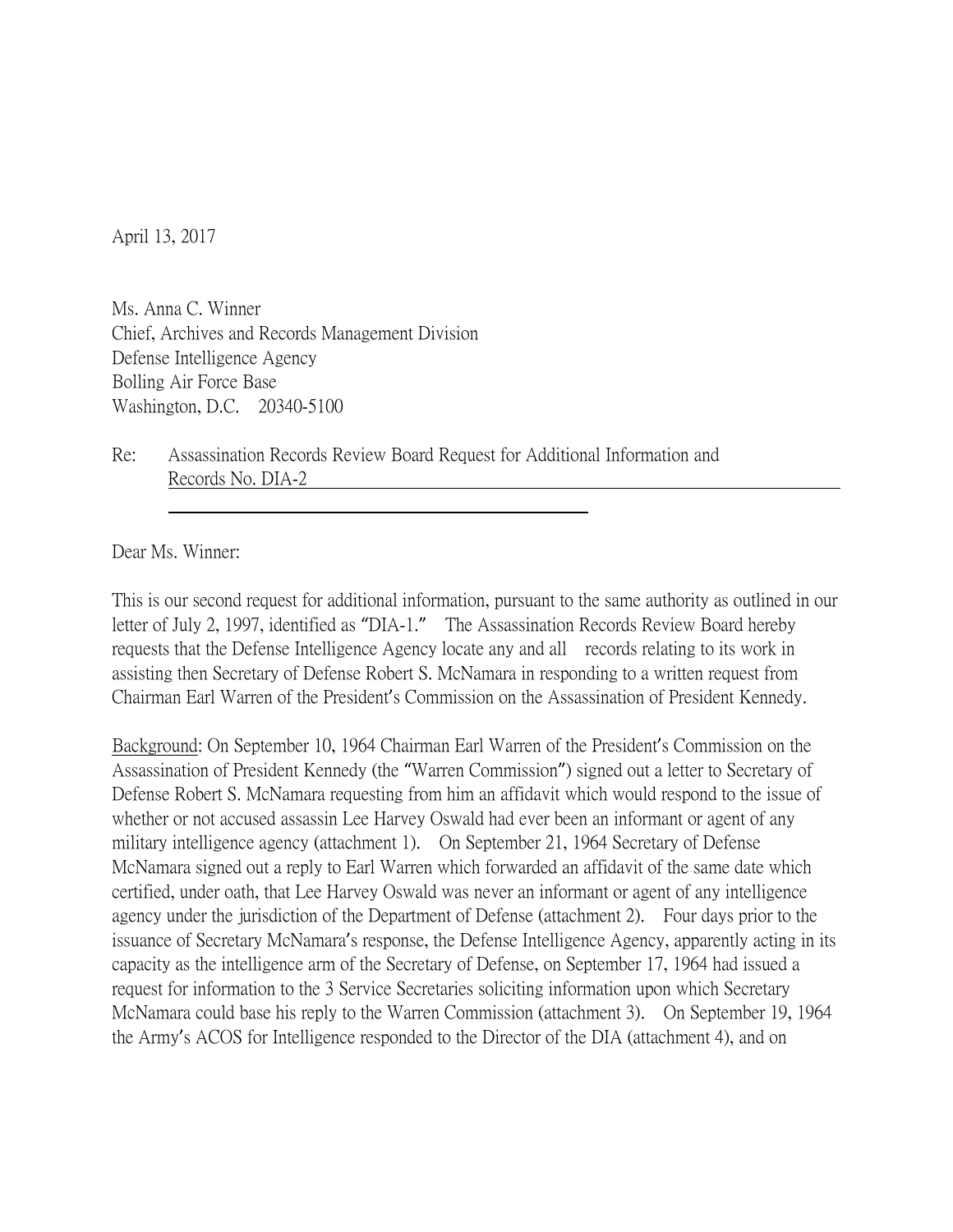September 21, 1964 the Director of ONI responded to the Director of the DIA (attachment 5). The ARRB is not aware of any extant response from the U.S. Air Force to DIA's inquiry, nor are we aware of the manner of transmission of the replies received by DIA to the Secretary of Defense. [Examination of the Warren Report and its accompanying exhibits indicates that Secretary McNamara provided only the Army's response to DIA's tasking as an enclosure in his reply to Chairman Warren. Possibly ONI's response, dated the same day as McNamara's, arrived too late at DIA to be included in McNamara's letter as an enclosure. It is not known whether the Air Force responded to DIA or not; nor is it known whether DIA ever forwarded ONI's response, or any Air Force response, to the Secretary of Defense.]

Requested Action: Accordingly, the Review Board requests that DIA attempt to locate all documents related to this matter and provide them to the ARRB for review and subsequent inclusion in the JFK Collection at NARA. [I should point out that the DIA tasking letter of September 17, 1964 and the ONI response dated September 21, 1964 were both recently provided to the Review Board by the Navy following its search of SECNAV files for assassination records, and the Army's response was published among the Warren Report's exhibits as CE 3138.] Included in the records we are searching for are not only formal correspondence between the Director of DIA and the respective Service Secretaries and the heads of their intelligence arms, but internal office memoranda within DIA, memoranda for the record, and even notes of telephone conversations, if such records exist. The Review Board's goal is to reconstruct, to the most complete extent possible, the record of how Secretary McNamara's response to the Warren Commission was formulated, and upon what it was based. We will, of course, be directly contacting OSD and the Air Force about this matter also, but since DIA was the originator of the tasking to the Service Secretaries on September 17, 1964, we are approaching DIA as our primary source for documents related to its request of September 17, the replies received, and the manner in which the replies were transmitted to Secretary of Defense McNamara.

My point-of-contact on this matter is Mr. Douglas Horne, Chief Analyst for Military Records, at (202) 724-0088.